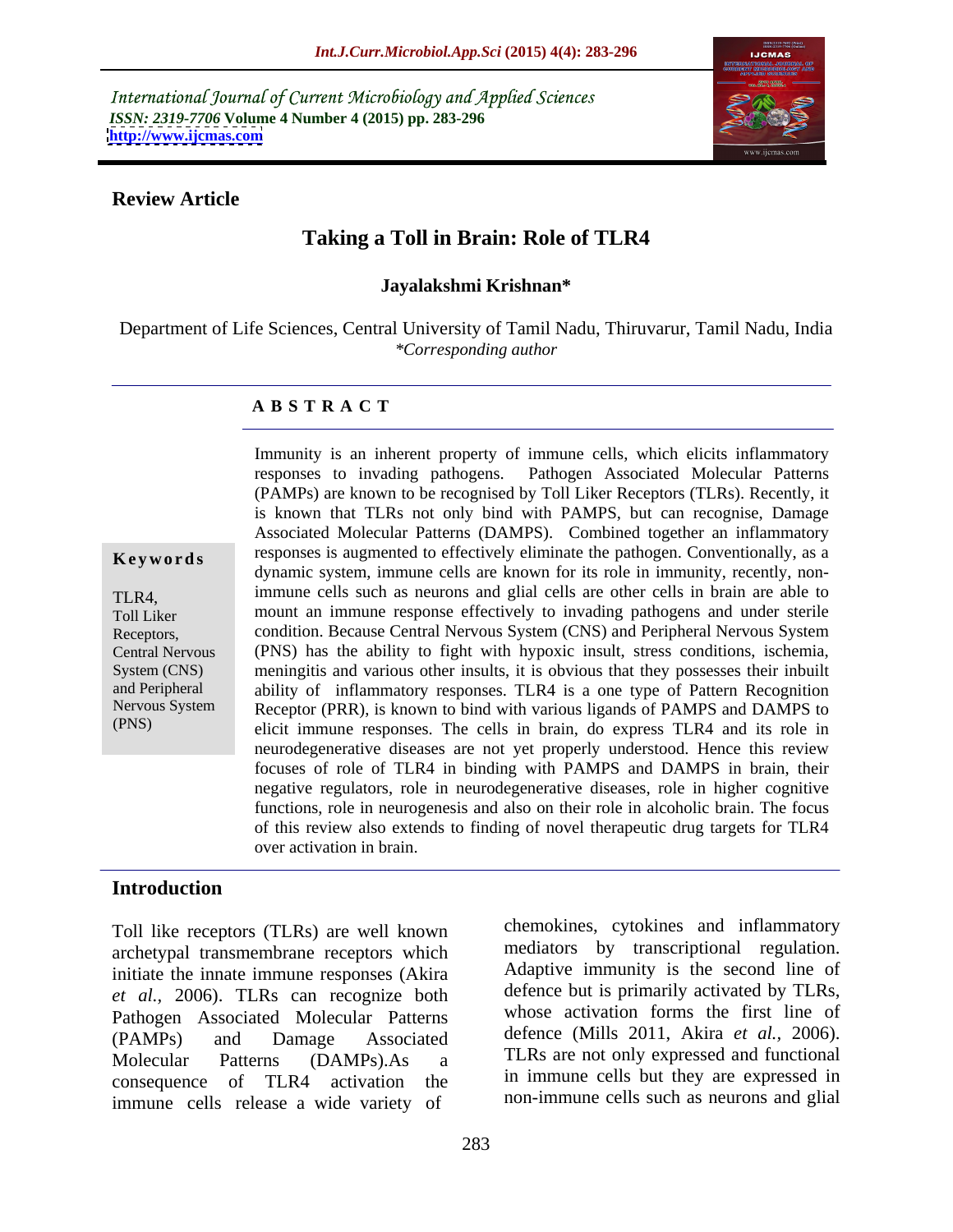immunity in brain but also cause CNS neuro

The functions of nervous system while cellular stress such as energy deprivation dealing with the infectious agents is and IFN- $\gamma$  stimulation can induce the becoming an area of widespread interest. expression of high level of neuronal TLR2 Conventionally nervous system is very static, known for its role in communication several TLRs (Tang *et al.,* 2007). TLR4 KO and signaling whereas immune system is dynamic where its components migrate and move from circulatory system and lymphatic system. Currently the focus of research is on cytokines, chemokines that act between inflammation range from JNK/AP-1, immune system and nervous system. This

A handful of literature survey clearly shows various PAMPS in neurons under various disease conditions. TLR4 is expressed in sensory neurons (Barajon *et al.*, 2009).<br>Bacterial Lippopolysaccharide (LPS) Bacterial Lippopolysaccharide (LPS) The new aspects emerging by TLR4 directly activates the nociceptive neurons activation is that the receptor can be through TLR4 which regulates the activated under sterile conditions, for pathogenesis of periodontitis by causing inflammation (Vindis *et al.,* 2014).Neurons epileptic seizure can trigger the activation of

cells. TLRs not only initiate innate play very important role in inflammation by degenaration and neural injury (Jin *et al.,* by inducing brain endothelial activation and 2008; Okun *et al.,* 2009). neurotrophil transmigration as reported in *in*  **TLR4 in glia and neurons** neuronal and endothelial cell cultures activating TLR4 upon stimulation with LPS, *vitro* studies by using mice primary glial, (Leow-Dyke *et al.,* 2012). Various kinds of and TLR4 along with it neurons do express mice studies clearly indicate that neurons are protected from various cellular stress induced cell death (Tang *et al.,* 2007).

the crosstalk mediated by neural peptides, The pathways utilized by neurons to mediate crosstalk may have a special value while innate immune responses(Tang *et al.,* developing therapeutic approaches for 2007;Peltier*et al.,* 2014).TLR4 stimulation neuroinflammatory diseases. by LPS enhances histamine induced itch TLR4 was originally observed to be sensory neurons (Min *et al.,* 2014). Human expressed in glial cells, oligodendrocytes neuronal cells display potential innate and astrocytes (Olson and Miller 2004; immune signaling when exposed to Sendai Bsibsi *et al.*, 2002; Bowman *et al.*, 2003), virus, dsRNA mimetic polyiosinic-<br>off late it has been reported to be expressed polycytidylic acid and LPS (Peltier *et al.*, in neurons (Wadachi and Hargreaves 2006). 2010). These studies indicate that human<br>Their expression in neurons paves way for a neuronal cells possess very effective innate the role across the immune functions such as immune signaling against the pathogens. brain development, metabolism, TLR4 and CD14 have been reported to be neurogenesis, NPC proliferation, expressed in trigeminal neurons, neurons in differentiation (Bar-Shavit 2008; Ma *et al.,* dorsol root ganglion, and peripheral neurons 2007; Tang *et al.,* Rolls *et al.,* 2007). insisting that not only Central Nervous that TLRs are present and activated by along with various other TLRs (Wadachi inflammation range from JNK/AP-1, Phosphatidylinositol-3 Kinase Signaling for signal transduction in dorsal root ganglion virus, dsRNA mimetic polyiosinic polycytidylic acid and LPS (Peltier*et al.,* 2010). These studies indicate that human neuronal cells possess very effective innate System (CNS) but also Peripheral Nervous System (PNS) cells express these receptors and Hargreaves 2006; Goethals *et al.,* 2010; Qi *et al.,* 2011).

example, in the absence of infection,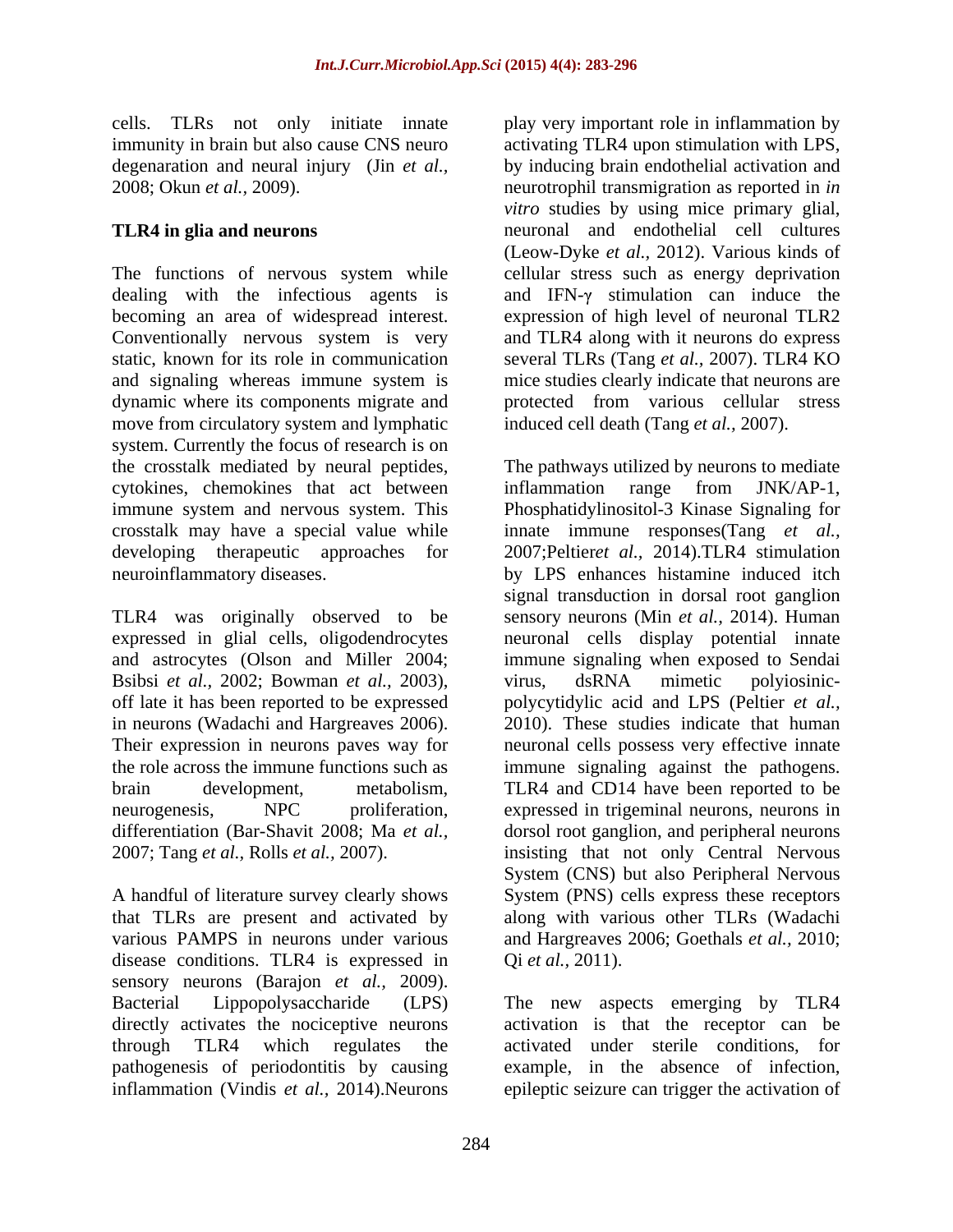TLR4. When looked for the mechanisms, in neuroimmune gene induction followed by epileptic brain High Mobility Group Box 1 a ethanol is caused by the activation of (HMGB1) released by neurons and glial cells causes proconvulsent effects (Maroso pathways, showing the direct involvement of *et al.,* 2010). As HMGB1 triggers TLR4 TLR4 receptor (Crews and Vetreno 2014). signaling, the therapeutic approaches for mRNA and protein levels of HMGB1, untreatable epileptic seizures can be TLR2, TLR3 and TLR4 were increased in designed in such a way that it can target both the HMGB1 and TLR4. Not only in these findings correlated with mice brain neurons but glail cells also do express during ethanol treatment(Crews *et al.,* functional TLR4. TLR4mRNA and protein 2013).These studies points out that ethanol is strongly expressed in Dorsal Root uses TLR4 signaling pathways to produce Ganglion glail  $(DRG)$  cells cause IL-1 $\beta$ , a proinflammatory cytokine, to inflammation by recognizing both PAMPs and DAMPs (Tse *et al.,* 2014). Astrocytes express low levels of TLRs in normal

dysfunctions (Harper and Matsumoto 2005; Crews and Nixon, 2009). TLR4 plays a very chronic alcohol drinking induced brain the production of proinflammatory injury, and neurodegenaration (Alfonso- mediators (COX-2, iNOS, HMGB1), *et al.*, 2011, reported that an innate immune bathways associated with cognitive shedding a new area of research in the the TLR4 receptor in glial cells to cause the HMGB1 genes along with many degeneration. Some study points out that the

HMGB1-TLR4-NFKB target genes the postmortem human alcoholic brain and induce brain neuroimmune activation(Crews *et al.,* 2013).

conditions, but when stimulated with Further studies in human patients point out inflammatory agents they can express high that myelin degeneration and while matter levels of TLRs (Kielian, 2009).These studies loss occurs in chronic alcoholic patients clearly shows a path for undertaking the (Loeches *et al.,* 2012). Another interesting research on role of TLR4 in non-immune study showed that, immune signalling cells and their significance in causing the promotes the alcohol consumption in rats life and death of such cells. when infected with LPS treatment also the **TLR4 in alcoholic brain tegmental** area of brain is reduced when Alcohol consumption is known to cause loss Mutant mice without neuroimmune genes of white matter, demyelination, showed very less interest towards alcohol neurodegeneration and cognitive drinking (Blednev *et al.,* 2011), showing the critical role in neuroinflammation caused by displayed over activation of TLR4 leading to Loeches *et al.*, 2014). For the first time Liu activates MAPK pathways and NF- $\kappa$ B receptor TLR4 functions with GABA-<sub>A</sub> dysfunctions (Montesions *et al.*, 2015). In a receptors in chronic alcohol drinking, rat model binge ethanol treatment causes the alcohol field. Alcohol consumption activates owing to the upregulation of TLR4 and neuroinflammation leading of brain injury proinflammatory cytokines (Vetreno and (Blanco *et al.,* 2005; Blanco and Guerri Crews 2015).These studies reveal that 2007). Ethanol along with TLR2 and TLR4 immune activation in brain affects the induces neuroinflammation/ neuro reward /aversion centre in brain thus firing of dopaminergic neurons in the ventral treated with LPS (Blednov *et al.,* 2011). link between alcohol and neuroimmune functions. Adult mice treated with ethanol the production of proinflammatory mediators (COX-2, iNOS, HMGB1), pathways associated with cognitive inhibition of neurogenesis in hippocampus HMGB1 genes along with many increasing alcohol consumption (Fig 1).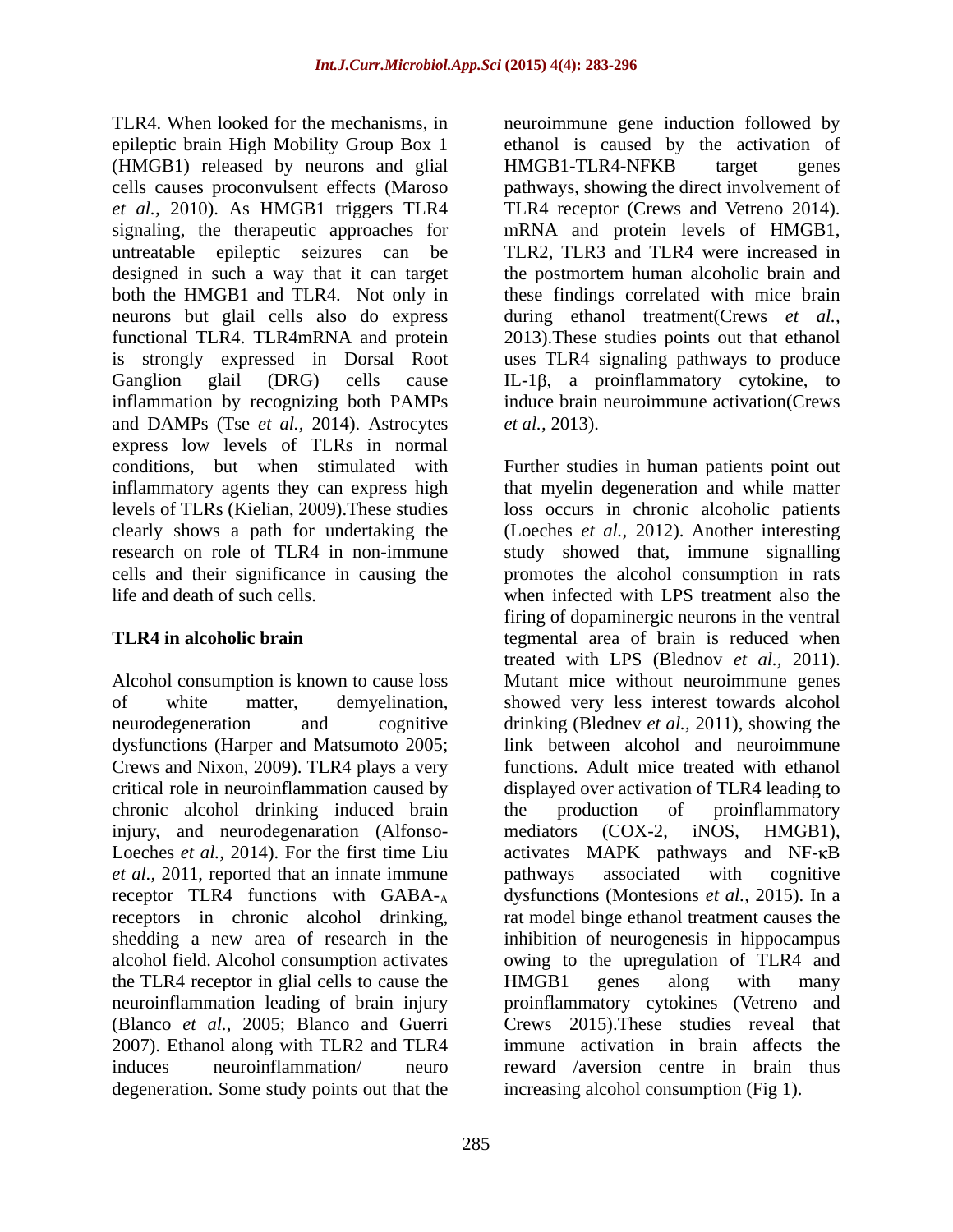TLR2 along with TLR4 is known to play a NPC proliferation (Rolls *et al.,* 2007).The role in the regulation of autonomous nervous developing rat brain postnatal at  $7<sup>th</sup>$  day was system (Okun *et al.,* 2014). Sympathetic assessed for the expression of TLR4 and nervous system is activated by TLR4 along TLR2. The hippocampus showed the with angiotensin II type 1 receptor expression of TLR2 and TLR4 positive cells (AT1R) in mice causing inflammation with at 3d, 7d, and 14days of hypoxic injury heart failure (Ogawa *et al.,* 2011).Partial silencing of brain TLR4 prevents *al.,* 2014). This study reinstated that hypoxia myocardial infarction in rats and may provide a potential target for therapy in heart failure (Ogawa et al., 2013a).In the spinal pathways in developing brain (Zhang *et al.,* cord, the microglial cells express TLR, causing increased hypersensitivity and peripheral inflammation. Complete Freud's A study by Moraga *et al.*, 2014, showed that Adjuvant (CFA) caused pain TLR4 deficient mice after stroke displayed hypersensitivity with increased expression neuroblast migration and new cortical of Spinal Cord Dorsal Horn (SCDH) microglial activation along with TLR4 expression in rats(Zhao *et al.,* 2015). This is reversed by using the chronic minocycline (NSC) proliferation after Traumatic Brain hydrochloride intrathecal injection (Zhao *et*  Injury (TBI), is increased along with the *al.,* 2015). This study points out that during increasing expression of TLR4 in CFA inflammatory condition, TLR4 plays a major role that leads to microglial activation indicate that absence of TLR4 results in thus enhancing the pain response (Zhao *et*  enhanced neuronal cell proliferation and *al.,* 2015). So inhibiting the microglial differentiation (Rolls *et al.*, 2007).TLR2 and activation during such pain condition would TLR4 is involved in adult neurogenesis

development revealed that TLR4 expression is gradually increased from early embryonic stages and higher expression is noted at adulthood (Lathia *et al.,* 2008;Kaul *et al.,* example, neural cell proliferation and differentiation is increased during the causes higher number of neurons than the functions but impairs other form of

**TLR4 in peripheral nervous system** astrocytes, clearly indicating that TLR4 astrocytes, clearly indicating that TLR4 plays a crucial role in a negative manner in <sup>th</sup> day was followed by the protein expression (Zhang *et*  itself can be a neuroinflammatogen which may act by activating TLR2 and TLR4 2014).

be a better therapeutic option. where as TLR3 and TLR8 have been **TLR4 in brain development** during embryonic brain development Analysis of TLR4 expression during brain shows that there is some interplay between neurons whereas absence of TLR4 decreased Sub Ventricular Zone (SVZ) cell proliferation. Further the Neural Stem Cell increasing expression of TLR4 in hippocampus (Ye *et al.,* 2014).Some studies reported to be involved in neurogensis (Mallard *et al.,* 2009).These studies clearly TLR4 and neurogenesis in brain.

## **TLR in higher cognitive functions**

2012). TLR2 and TLR4 both are found in TLR4 deficiency improves spatial working adult neural stem cell/progenitors (NPCs) and reference memory of mice in Morris but their function differ in those cells. For Water Maze (MWM) task, impaired absence of TLR4 (Rolls *et al.,* 2007). study is of interest because TLR4 on one Moreover the siRNA against TLR4 in NPCs hand if knocked out improves memory contextual fear conditioning but enhanced motor functions (Okun *et al.,* 2012). This functions but impairs other form of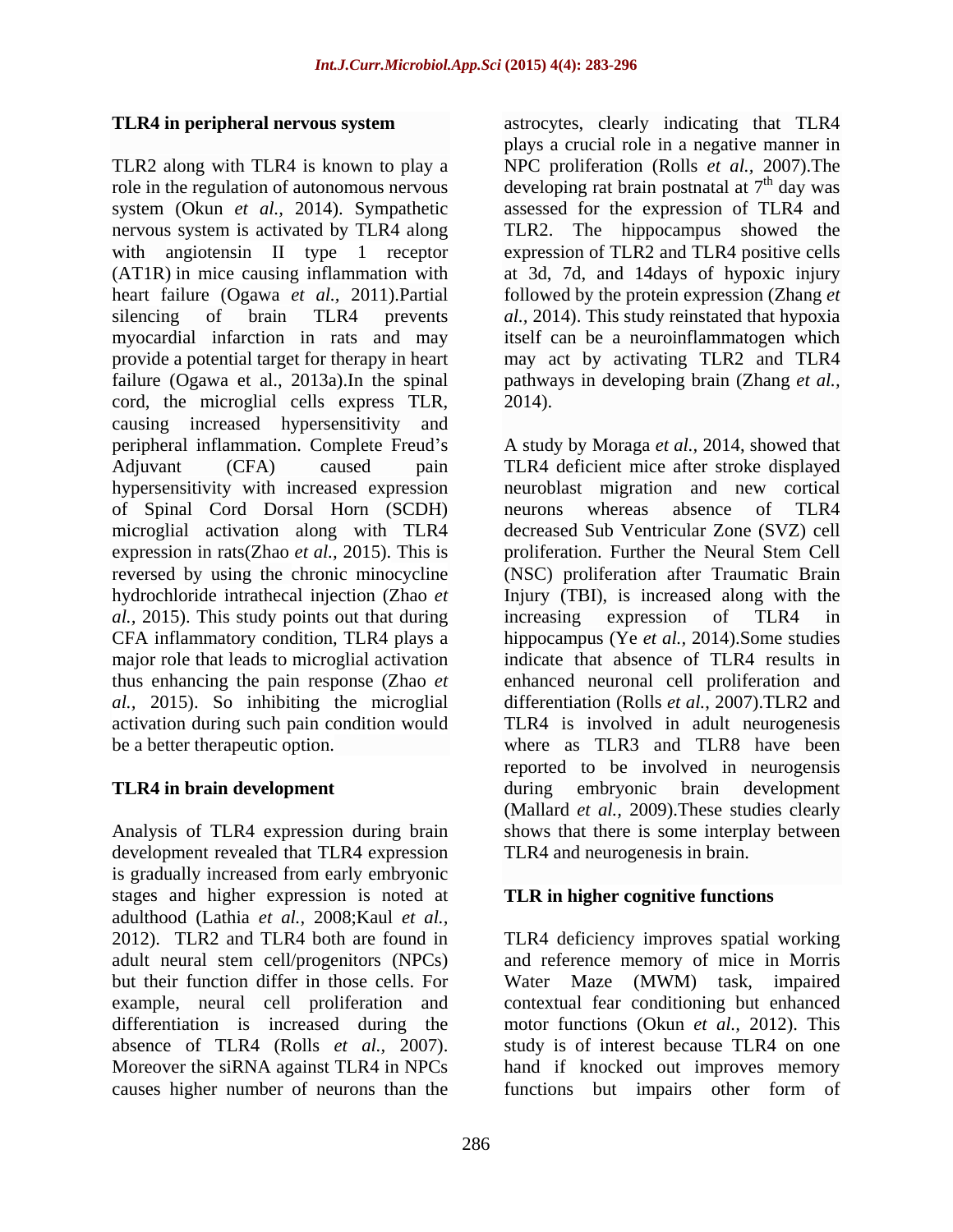cognitive functions. Also this study ischemic brain is caused by over activation expressing mouse brain with KO studies (Mazarati *et al.,* 2011). There are studies impairment in cognitive and anxiety-related cell receptor (BCR) signaling behavioral alterations (Pascual *et al.,* 2011). These kind of studies may help in finding CARD11, in aggressive lymphoma known as therapeutic targets for AD, stroke and primary Diffuse Large B Cell Lymphoma in

2015). Hippocampal dendate gyrus over induced hyperexcitability of Dendate Gyrus (DG) (Li *et al.,* 2015).

*al.,* 2007) (Fig 2). Neuroinflammation in

postulates the point that there exist a of TLR4 receptor, releasing inflammatory crosstalk between immune molecules neural mediators (Pushkov *et al.,* 2015).TLR4 and molecules. HMGB1 is a nuclear protein, it TLR2 is expressed in caudate putamen brain causes inflammation if released area of Parkinsons Disease patients', along extracellularly. It acts *via* the TLR4 and with the expression in circulating monocytes advanced glycation end products receptors and B cells in the blood of PD patients (Mazarati *et al.*, 2011). Non -spatial long Drouin-Ouellet et al., 2014.In the microglia term memory was affected in HMGB1 high of Alzheimer's brain, TLR2 and TLR4 clearly indicating the memory abnormalities microglial activation and neuroinflammation which point out the involvement of TLR4 in 2008;Reed-Geaghan et al., 2009). Moreover alcohol induced behavioral and cognitive TLR4 expressed in neurons enhances the functions (Pascual *et al.*, 2011). Moreover apoptosis induced by  $\mathbf{A}\beta$  (Tang et al., the epigenetic changes caused by TLR4 2008).Not only in AD brain, the TLR4 /5/9 activation leads to alcohol induced genesare highly upregulated along with B epileptic situations where lot of disturbances Central Nervous System (CNS DLBCL). in neurological and psychiatric problems are Thus, TLR4 and BCR signaling molecules noted. can be targeted for CNS DLBCL (Akhter et C57BL/6J mice treated with high cholesterol of TLR and BCR signaling pathway diet displayed depression and anxiety like associated genes may very well explain the behavior that was surprisingly associated crosstalk or pathway modulation occurring with the high expression of TLR4 in the in an alerted cancerous brain cell. However, prefrontal cortex and liver (Strekalova *et al.,* caution must be taken on what type of cells excitability can cause neuronal degeneration in the brain , weather it is a glial cell or and microglial activation leading to memory neuron. Interestingly, finding the crosstalk dysfunction and might pose a risk for mechanisms may offer lot of clues on how developing epilepsy. Once brain injury these genes play together to cause CNS occurs it leads to brain inflammation by DLBCL. The accumulatingevidence is activating TLR4. This study postulates that suggesting that brain is no more to be TLR4 excites the posttraumatic brain injury considered as immunologically inert as binding with fibrillar  $\overrightarrow{AB}$  causes the worsening the disease (Jana et al., cell receptor (BCR) signaling molecules,such as CD79B/BLNK and CARD11,in aggressive lymphoma known as primary Diffuse Large B Cell Lymphoma in al., 2015). The close associated expression are expressing these above mentioned genes thought previously.

**TLR4 and diseases in brain** over action of glia by TLR4 in arcuate Stroke induced brain damage is accelerated There are two types of neurons in that area, by the expression of TLR2,3 and 4 (Tang *et* called as orexigenic agouti gene-related Hypothalamic inflammation is caused by nucleus (ARC) neurons (Reis et al., 2015). protein (AgRP/NPY) neurons, and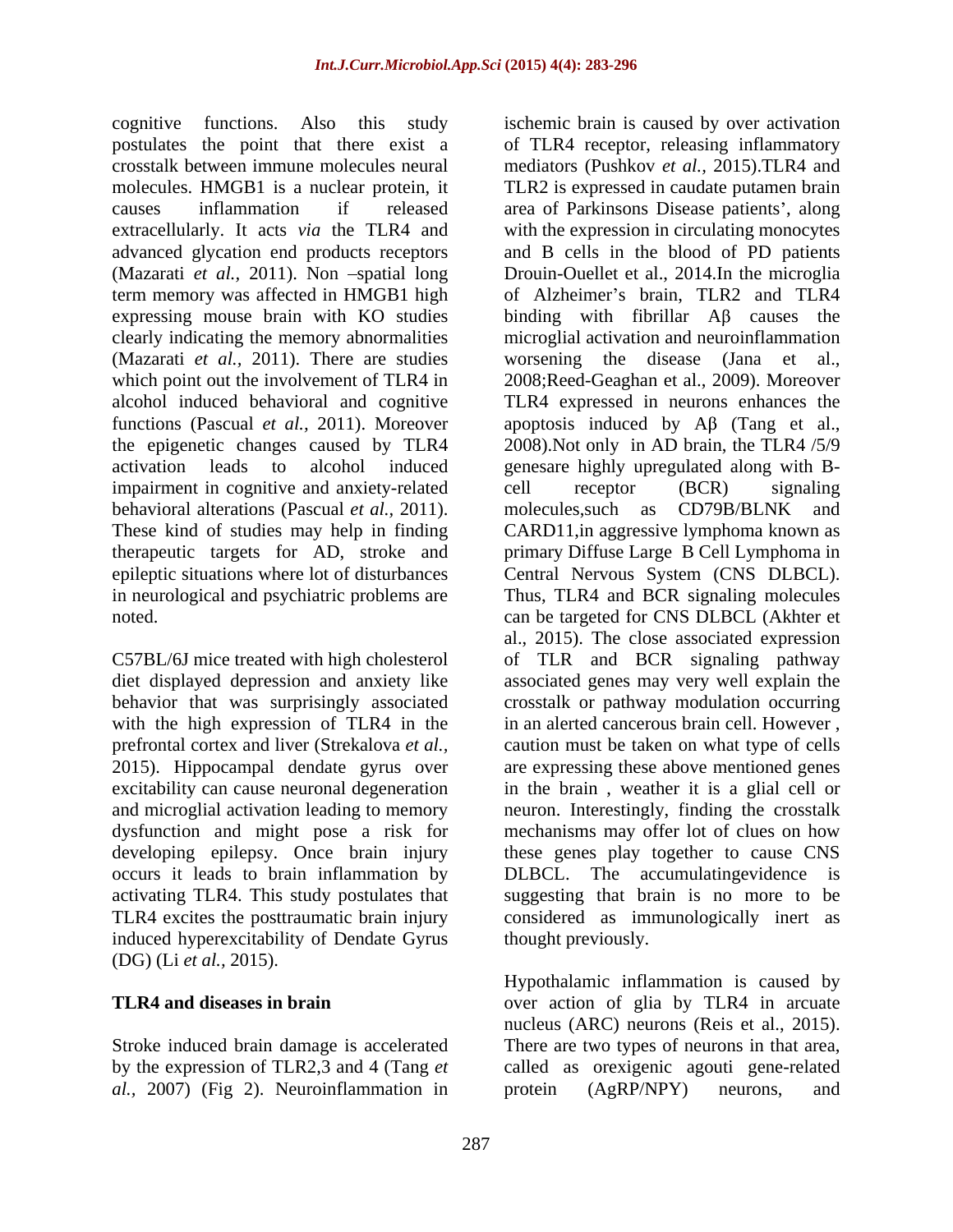anorexigenic proopiomelanocortin (POMC) the feedingbehavior causing obesity, insulin

Astrocytes and microglia in this area of 2015). Upon stimulation with LPS, both the turn inhibited the production of cells showed nuclear translocation of proinflammatory molecules such as  $TNF-\alpha$ , STAT3 (Nakano *et al.,* 2015). This is quite IL-1 $\beta$  and iNOS (*Zhang et al., 2014*). Thus same can be noted in a MyD88 independent 2014). manner. So weather such mechanism occurs

brain. Isobavachalcone is a flavanoid isolated from Psoralea corylifolia inhibits the ICAM expression in brain endothelial cells by blocking the activation of TLR4 receptor thus causing the attenuation of cerebral infarct to a significant extent. These cerebral inflammation (Lee *et al.,* 2015). studies will throw light for the potential The inhibitors of various TLR4 is listed in Table 1.

neurons. The over activation of microglia in subarachanoid hemorrhagic model (SAH) ARC region by TLR4 ligand LPS, inhibited showed that decreased expression TLR4 the firing of AgRP/NPY neurons whereas pathways regulated genes such as NF-KB enhanced the firing activity of POMC p65, iNOS, MMP9, ICAM-1 (Zhang *et al.*, neurons (Reis *et al.,* 2015). These changes in 2014). This study suggests that UA may act firing were found to have a huge impact in via suppressing the activation of TLR4 and leptin resistance(Reis *et al.,* 2015). early brain injury especially in SAH rat Organum vasculosum of the lamina of small 22nt non-coding RNA molecule, it terminalis (OVLT), subfornical organ was found to suppress TLR4 by directly (SFO), and area postrema (AP) make up the binding to its 3'UTR, in primary microglia Sensory Circum ventricular Organs (SCO). upon exposure to hypoxia (*Zhang et al.,* mouse brain express TLR4 (Nakano *et al.*, 181c, inhibited NF- $\kappa$ B activation thus in interesting to note that in case of immune miR-181c-TLR4 signaling axis can be cells, STAT3 locates to nucleus upon considered for therapeutic approaches of stimulation with TLR3 very fast, but the cerebralischemic conditions (*Zhang et al.,* Ursolic acid treatment in adult male induced neuroinflammation in conditions of models.MicroRNA-181c, belongs to a class *2014)*. This direct inhibition by microRNA turn inhibited the production of proinflammatory molecules such as TNF-α,<br>IL-1β and iNOS (*Zhang et al., 2014)*.Thus *2014).*

in the astrocytes and microglia in the same Baincalein is a flavoind it showed protective manner is the question yet remains to be effects in early brain damage under answered. conditions of experimental subarachnoid **Inhibitors of TLR4 in Brain** mechanisms of this protection seemed to Berberine, an isoquinonine alkaloid, was various genes involved in inflammatory found to reduce the Traumatic Brain Injury eresponses such as  $TLR4$ , I $\kappa$ B- $\alpha$ , NF- $\kappa$ B, (TBI). The mechanism of action was owing matrix metalloproteinase-9, tight junctions to its effects by reducing the protein, interleukin- $1\beta$  and tumor necrosis TLR4/MyD88/NF- *κ*B signaling in mixed factor- □ (wang *et al.*, 2015). Resatorvid glial cell cultures (Chen et al.,2014). This (TAK-242), an antagonist of TLR4 can compound might be investigated for its role effectively cross blood brain barrier, inhibits as a negative regulator of TLR signaling in the TLR4 mediated signaling by reducing hemorrage in rats (wang *et al*., 2015).The have occurred by the down reguatlion of the inflammatory mediators in mice brain (Pushkov *et al.,* 2015).

> Further, TAK-242, was able to reduce the therapeutics of ischemic stroke.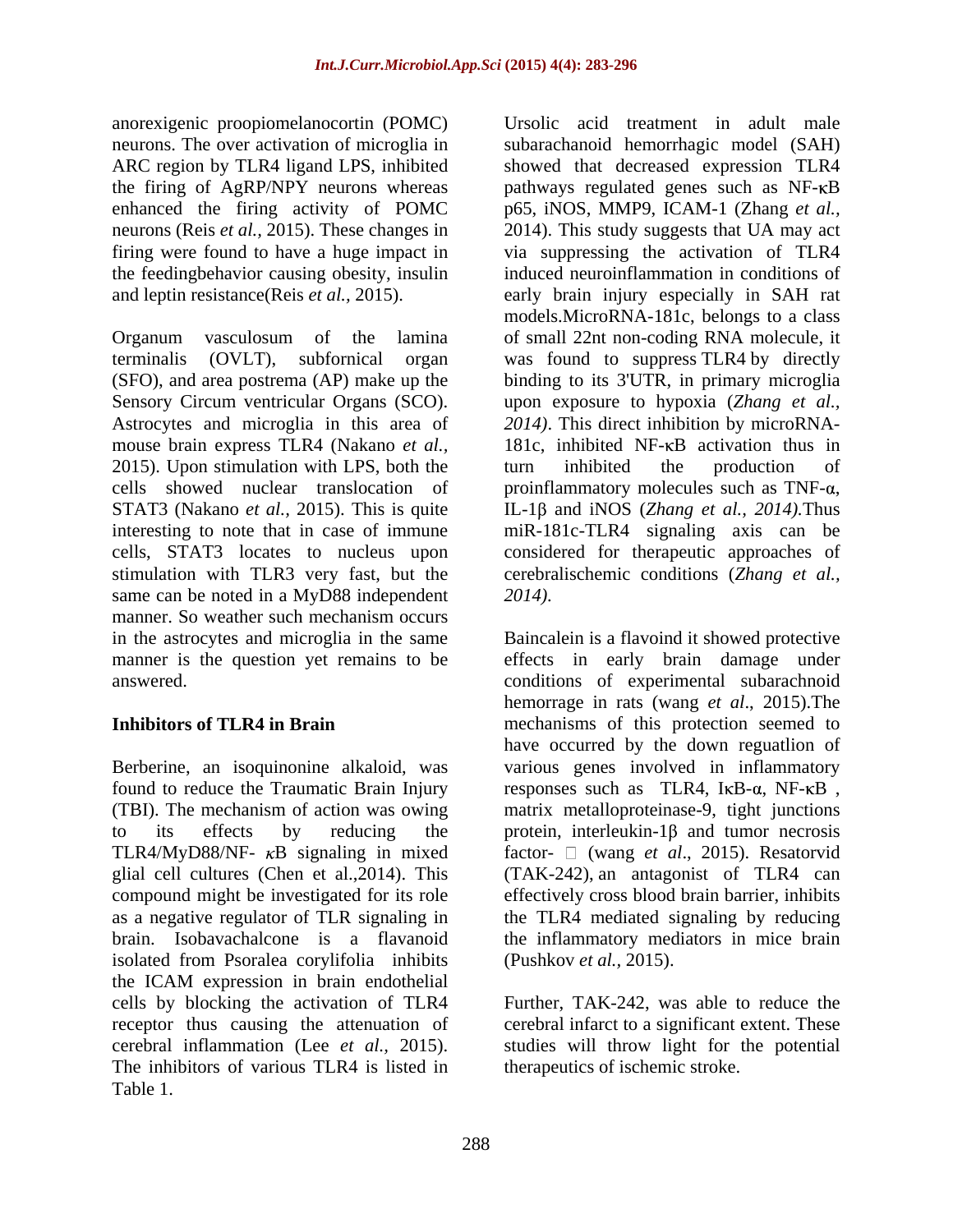

Figure 2: TLR4 overexpression and activation causes inflammation in brain that is one of the cause of stroke, hypoxic injury, ischemic injury, PD, AD, CNS DLBCL, and hypothalamic inflammation.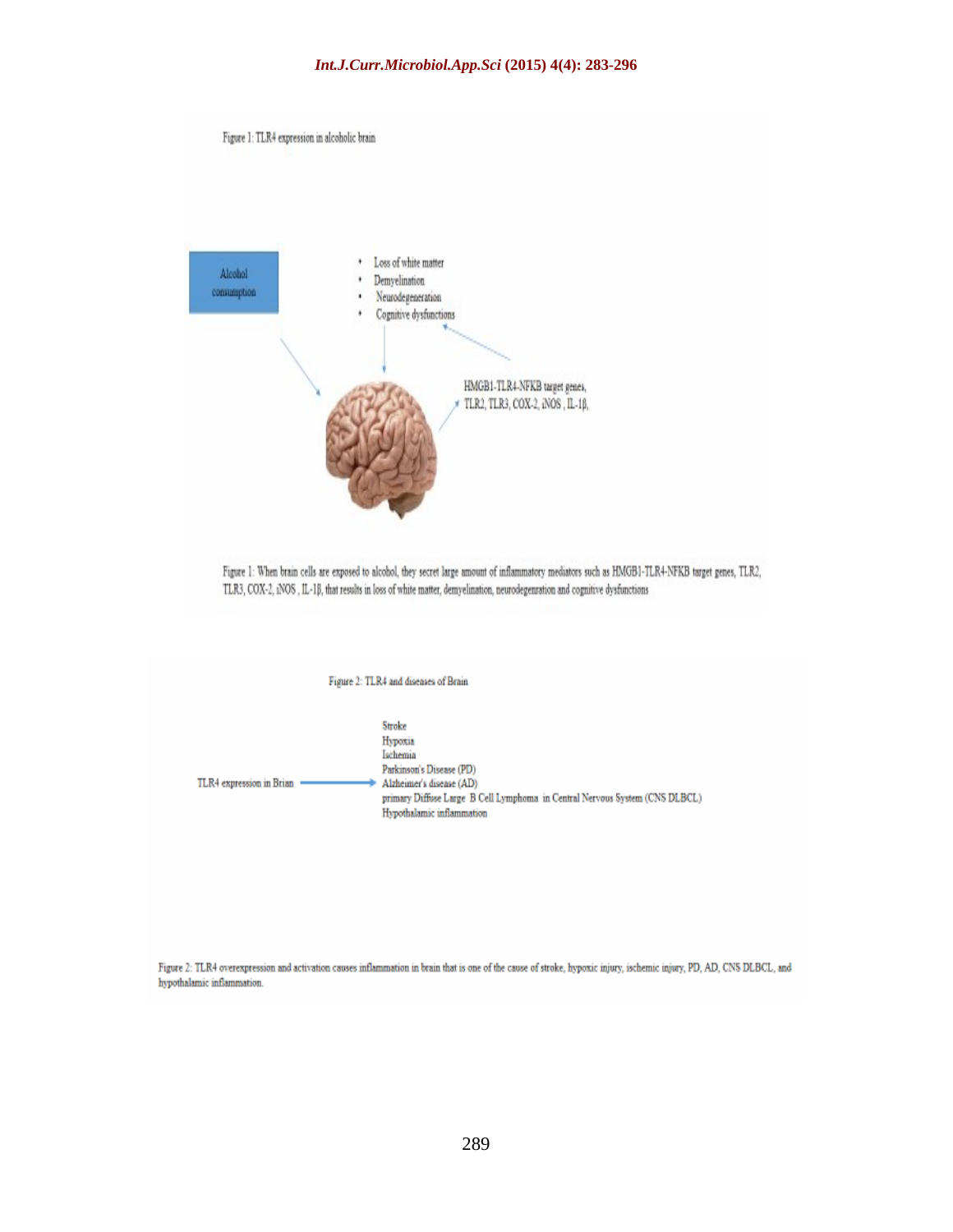| <b>Receptor in Brain</b> | Inhibitor            | <b>Disease</b>                              | <b>Modulators</b>                                                                       | <b>Cells in Brain</b>     |
|--------------------------|----------------------|---------------------------------------------|-----------------------------------------------------------------------------------------|---------------------------|
| TLR4                     | <b>Berberine</b>     | <b>Traumatic Brain</b><br>Injury (TBI)      | TLR4/MyD88/NF- KB                                                                       | Mixed glial cell cultures |
| TLR4                     | Ursolic acid         | subarachanoid<br>hemorrhagic model<br>(SAH) | MMP9.<br>NF-KB p65, iNOS,<br>LICAM-I                                                    | In vivo studies           |
| TLR4                     | Isobavachalcone      | Cerebral<br>inflammation                    | <b>ICAM</b> expression                                                                  | <b>Endothelial</b> cells  |
| TLR4                     | MicroRNA-181c        | cerebral ischemic<br>hypoxic conditions     | Inhibits TLR4 by directly<br>binding to its 3 UTR<br>TNF-a, IL-18 and INOS              | Primary microglial cells  |
| TLR4                     | Baincalein           | subarachnoid<br>hemorrhage                  | TLR4, IxB-a, NF-xB, MMP9,<br>tight junctions protein, IL-1ß and<br>$\overline{INF}$ - a | In vivo studies           |
| TLR4                     | Resatorvid (TAK-242) | Cerebral infarct                            | inflammatory mediators and infarct<br>size                                              | In vivo studies           |

Table 1: TLR4 and their inhibitors in Brain

Table 1 is showing the various in inhibitors of TLR4 in brain under diseases conditions such as TBI, SAH, cerebral hypoxic./ischemic conditions, Subarachnoid haemorrhage, and their role in reducing the cerebral infarct. The genes and pathways Involved are mentioned as modulators. The cells where the modulators act are mentioned as mixed glial cells, endothelial cells, primary microglial cells, and in vivo studies.

TLR4 activation by LPS suppressed the larger way to investigate its role as a survival of mouse light detecting neurons therapeutic agent in case of such (photoreceptors) during oxidative stress (Yi *et al.,* 2012). TLR4 plays an important role neural plasticity, synaptic plasticity and from fly to human for modulating the higher congtive functions are the areas of defense strategies. TLRs are not only important for defence mechanisms but also also as a potential target for therapeutic for cell to cell interaction and cell development. Any disturbances in TLR signaling might have a huge impact on such **References** normal day to day process. CNS in under the protection of Blood Brain Barrier (BBB) and also glial cells for defense assistance and KC., Mahe, E., Al-Zahrani, also one may not overlook the fact that glial AM., Shabani-Rad, MT., Stewart cells are the premier cells to be activated in case of any CNS infections and also during abnormal protein deposition. In this context TLRs have a larger impact on both

**Future aspects Future aspects Future aspects Future aspects Future aspects Future aspects Future aspects Future 3** neurodegenerative and neurogenesis processes. TLRs can be investigated in a therapeutic agent in case of such neurodegenerative diseases. Neurogenesis , research with TLRs need to be explored and approaches.

### **References**

Akhter, A., Masir, N., Elyamany, G., Phang, KC., Mahe, E., Al-Zahrani, AM., Shabani-Rad, DA., Mansoor, A. 2015. Differential expression of Toll-like receptor (TLR) and B cell receptor (BCR) signaling molecules in primary diffuse large B-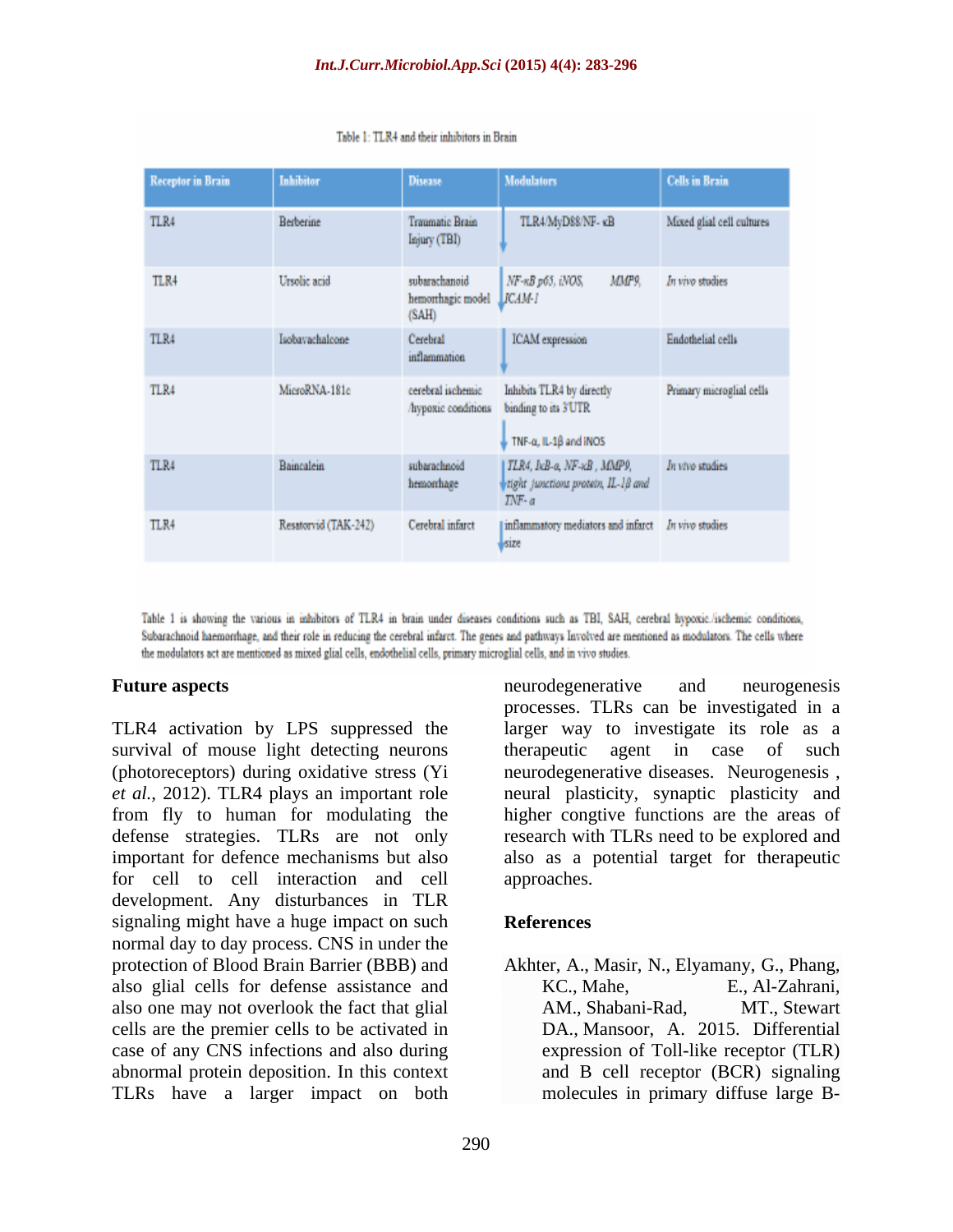- Akira, S., Uematsu, S., Takeuchi, O. 2006.
- Alfonso-Loeches. S., Pascual, M., Gómez disruptions associated with chronic
- Alfonso-Loeches, S., Pascual-Lucas, M., Neuroinflammation and Brain Damage.
- Barajon, I., Serrao, G., Arnaboldi, F., Opizzi, E., Ripamonti, G., Balsari, A., J. Histochem. Cytochem. 57:1013
- Bar-Shavit, Z., 2008. Taking a toll on the regulators.Autoimmunity. 41 (3) : 195-
- Blanco, AM., Guerri, C., 2007. Ethanol Guerri. C. 2005. Involvement of
- Blanco, A.M., Vallés, S.L., Pascual, M.,
- Blednov, YA., Benavidez, JM,.Geil, C., D. One. 29;9(12):e115694.<br>Perra, S., Morikawa, H., Harris, RA. Crews, FT., Qin ,,L, Sheedy, D., Vetreno, 2011. Activation of inflammatory RP., Zou, J. 2013. High mobility group

cell lymphoma of the central nervous produces a prolonged increase of system. J. Neurooncol.121(2):289-96. voluntary alcohol intake in mice. Brain Behav Immun. 25 (l):S92-S105.

- Pathogen recognition and innate Blednov. YA., Ponomarev. I., Geil, C., immunity. Cell.124:783–801 Bergeson. S., Koob, GF., Harris. RA. Pinedo, U., Pascual-Lucas, M., Renau- Piqueras J., Guerri, C. 2012. Toll-like validation of genes obtained from receptor 4 participates in the myelin genomic studies. Addict Biol. Blednov. YA., Ponomarev. I., Geil, C., Bergeson. S., Koob, GF., Harris. RA. 2012. Neuroimmune regulation of alcohol consumption: behavioral validation of genes obtained from genomic studies. Addict Biol. 17(1):108-20.
- alcohol abuse. Glia. 60(6):948-64. Blennow. K., Davidsson, P., Walin, A., Blanco, AN., Sanchez-Vera, I., I., Mansson, JE., Svennerholm, L.<br>Guerri, C.2010. Pivotal Role of TLR4 1991. Gangliosides in cerebrospinal Receptors in Alcohol-Induced fluid in 'probable Alzheimer's Fredman, P., Gottfries, CG., Karlsson, I., Mansson, JE., Svennerholm, L. 1991. Gangliosides in cerebrospinal fluid in 'probable Alzheimer's disease.' Arch. Neurol.48:1032-1035.
- The Journal of Bowman, CC., Rasley, A., Tranguch, S.L., Neuroscience. 30(24): 8285-8295. Marriott, I., 2003. Cultured astrocytes express Toll-like receptors for bacterial products. Glia. 43, 281-291.
- Rumio, C.2009. Toll-like receptors 3, Ma, Y., Haynes, RL., Sidman, RL., 4, and 7 are expressed in the enteric nervous system and dorsal root ganglia. immune receptor in brian, neurons and Ma, Y., Haynes, RL., Sidman, RL., Vartanian, T. 2007. TLR8: an innate axons.Cell Cycle. 1; 6 (23) : 2859-68.
- 1023. Bsibsi, M., Ravid, R., Gveric, D., vanNoort, bones: regulation of bone metabolism like receptors in the human central by innate immune nervous system. J. Neuropathol. Exp. J.M., 2002. Broad expression of Tolllike receptors in the human central Neurol. 61, 1013–1021.
- 203. Blanco. AM., Vallés. SL., Pascual. M., intake enhances inflammatory TLR4/type I IL-1 receptor signaling in mediators in brain: role of glial cells brain the induction of inflammatory and TLR4/IL-1RI receptors.Front. mediators and cell death induced by Biosci. 12:2616-30. ethanol in cultured astrocytes. J Blanco. AM., Vallés. SL., Pascual. M., Guerri. C. 2005. Involvement of the induction of inflammatory Immunol. 15 ; 175 (10) : 6893-9.
- Guerri, C., 2005. Involvement of Chen, CC., Hung, TH., Lee. CY., Wang, TLR4/type I IL-1 receptor signaling in LF., Wu, CH., Ke, CH., Chen, the induction of inflammatory SF.2014.Berberine Protects against mediators and cell death induced by Neuronal Damage via Suppression of ethanol in cultured astrocytes. J. Immunol. 175(10):6893-9. Traumatic Brain Injury. PLoS LF., Wu, CH., Ke, CH., Chen, Glia-Mediated Inflammation in Traumatic Brain Injury. PLoS One. 29;9(12):e115694.
- signaling by lipopolysaccharide box 1/Toll-like receptor danger Crews, FT., Qin ,,L, Sheedy, D., Vetreno, RP., Zou, J. 2013. High mobility group box 1/Toll-like receptor danger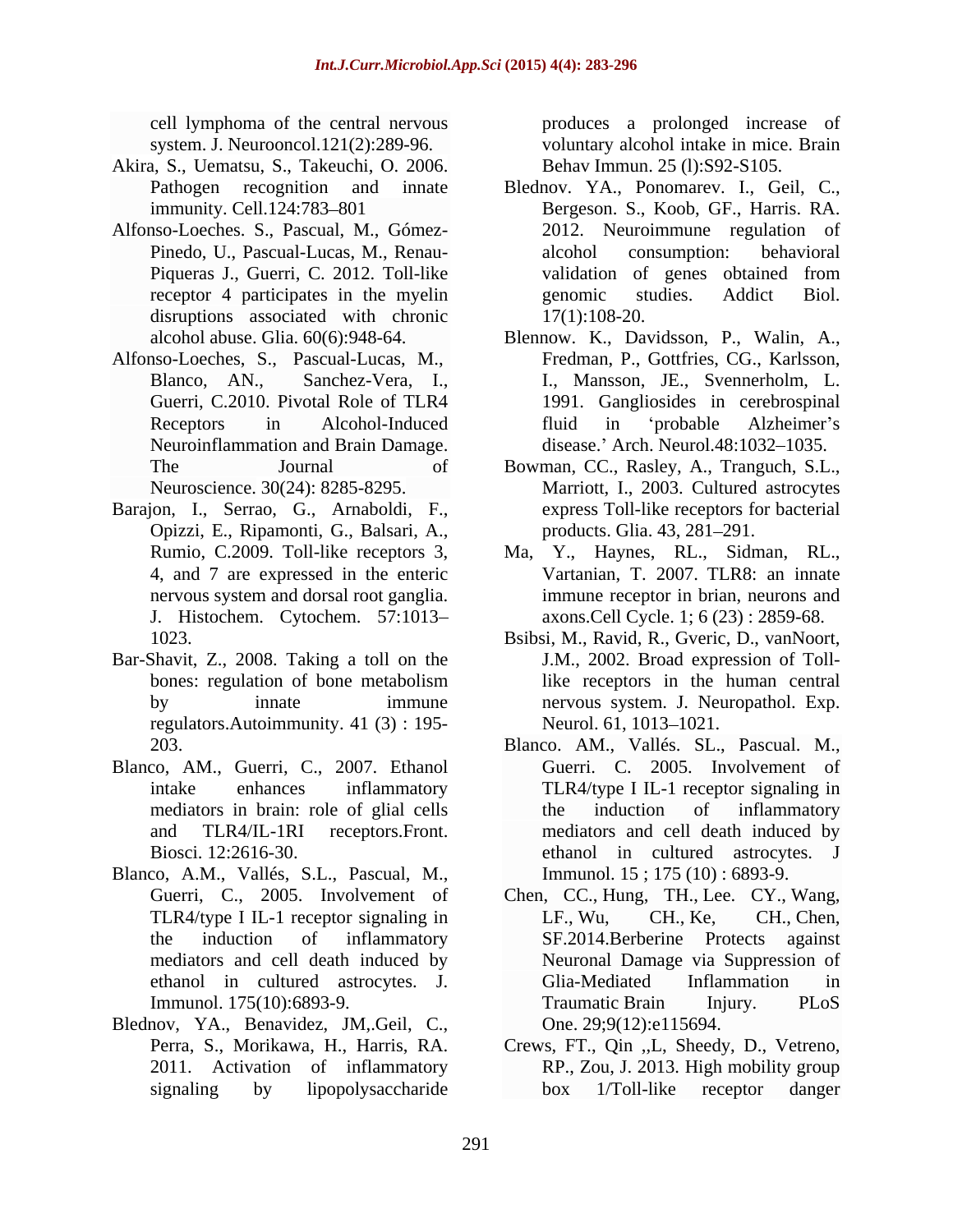signaling increases brain neuroimmune  $\qquad \qquad$  Alzheimer's disease. J activation in alcohol dependence. Biol

- Crews, FT., Vetreno, RP. 2014. Joe, EH., Park,EJ. 2006. Gangliosides 57. 168(5): 1619–1630.
- of neurodegeneration and regeneration
- Derry, DM., Wolfe, LS. 1967. Gangliosides S.2012. Expression of Toll-Like
- Drouin-Ouellet, J., St-Amour, I., Saint-<br>doi:10.1371/journal.pone.0037767. Toll-like receptor expression in the
- Gisslen, M,, Hagberg, L., Norkransn, G., indicating neuronal involvement in all Lee, KM., Kim,
- Goethals, S., Ydens, E., Timmerman, V. & ICAM-1 expression
- Harper C, Matsumoto I. 2005. Ethanol and Pharmacol.19. pii: S0014-
- Jana, M., Palencia, CA., Pahan, K. 2008**.** Fibrillar amyloid-beta peptides implications for Alzheimer's disease. *J* Rothwell, NJ.,
- Jin, JJ., Kim, HD., Maxwell, JA., Li, L.,

Alzheimer's disease. J Neuroinflammation. 5:23–32.

- Psychiatry. 1;73(7):602-12. Jou, I., Lee, JH., Park, SY., Yoon, HJ., Neuroimmune basis of alcoholicbrain Trigger Inflammatory Responses via damage. Int Rev Neurobiol. 118:315-<br>
TLR4 in Brain Glia.. Am J Pathol. TLR4 in Brain Glia.. Am J Pathol. 168(5): 1619 1630.
- Crews, FT., Nixon, K., 2009. Mechanisms Kaul, D., Habbel, P., Derkow, K., Krüger, in alcoholism.Alcohol Bereswill, S., Nitsch, R., Schott, E., Alcohol. 44(2):115-27. Veh, R., Naumann, T., Lehnardt, in isolated neurons and glial Receptors in the Developing Brain. cells. Science.158:1450–1452. PLoS ONE. 7 (5): e37767. Franzoni, E, Wulczyn, FG., Veh, R., Naumann, T., Lehnardt, S.2012.Expression of Toll-Like PLoS ONE. 7 (5): e37767.<br>doi:10.1371/journal.pone.0037767.
	- Pierre, M., Lamontagne-Proulx, J., Kriz, J., Barker, RA., Cicchetti F. 2014. Kielian, T. 2009. Overview of toll-like receptors in the CNS,Curr. Top. Microbiol. Immunol., 336; 1-14.
	- blood and brain of patients and a Lathia, JD., Okun., E, Tang, SC., Griffioen, mouse model of Parkinson's K., Cheng, A., Mughal, MR., Laryea, Disease.Int J Neuropsychopharmacol. G., Selvaraj, PK, French-Constant. 7. pii: pyu103. [Epub ahead of print]. Lekman, A., Fredman, P. 1997. regulator of embryonic neural Increased cerebrospinal fluid progenitor cell proliferation. J. ganglioside GM1 concentrations *Neurosci*.2008;28, 13978–13984. C, Magnus T, Arumugam TV,Mattson MP. Toll-like receptor 3 is a negative regulator of embryonic neural progenitor cell proliferation. *J.*
	- stages of HIV-1 infection. J JH., Lee, SH. 2015.Isobavachalcone Neurovirol. 3:148 152. attenuates lipopolysaccharide-induced Janssens, S. 2010. Toll-like receptor expression in the peripheral nerve. blockade of toll-like receptor 4 Glia. 58, 1701 1709. brain damage.Curr Opin Pharmacol. 2999(15)00108-9. doi: 5:73 78. 10.1016/j.ejphar.2015.02.013. [Epub JM., Baik, EJ., Ryu, ICAM-1 expression in brain endothelial cells through blockade of toll-like receptor 4 signaling pathways.Eur J Pharmacol.19. pii: S0014-2999(15)00108-9. ahead of print].
	- activate microglia via TLR2: *Immunol. 15;181(10):7254-62.* Neuronal toll-like receptor 4 signaling Fukuchi, K. 2008. Toll-like receptor 4- heutrophil transmigration *in* dependent upregulation of cytokines in *vitro.*Journal of Neuroinflammation. a transgenic mouse model of 9(230):1-11. Leow-Dyke S., Allen C., Denes, A., Nilsson, O., Maysami, S., Bowie, AG., Pinteaux, E. 2012. induces brain endothelial activation and neutrophil transmigration *in*  9(230):1-11.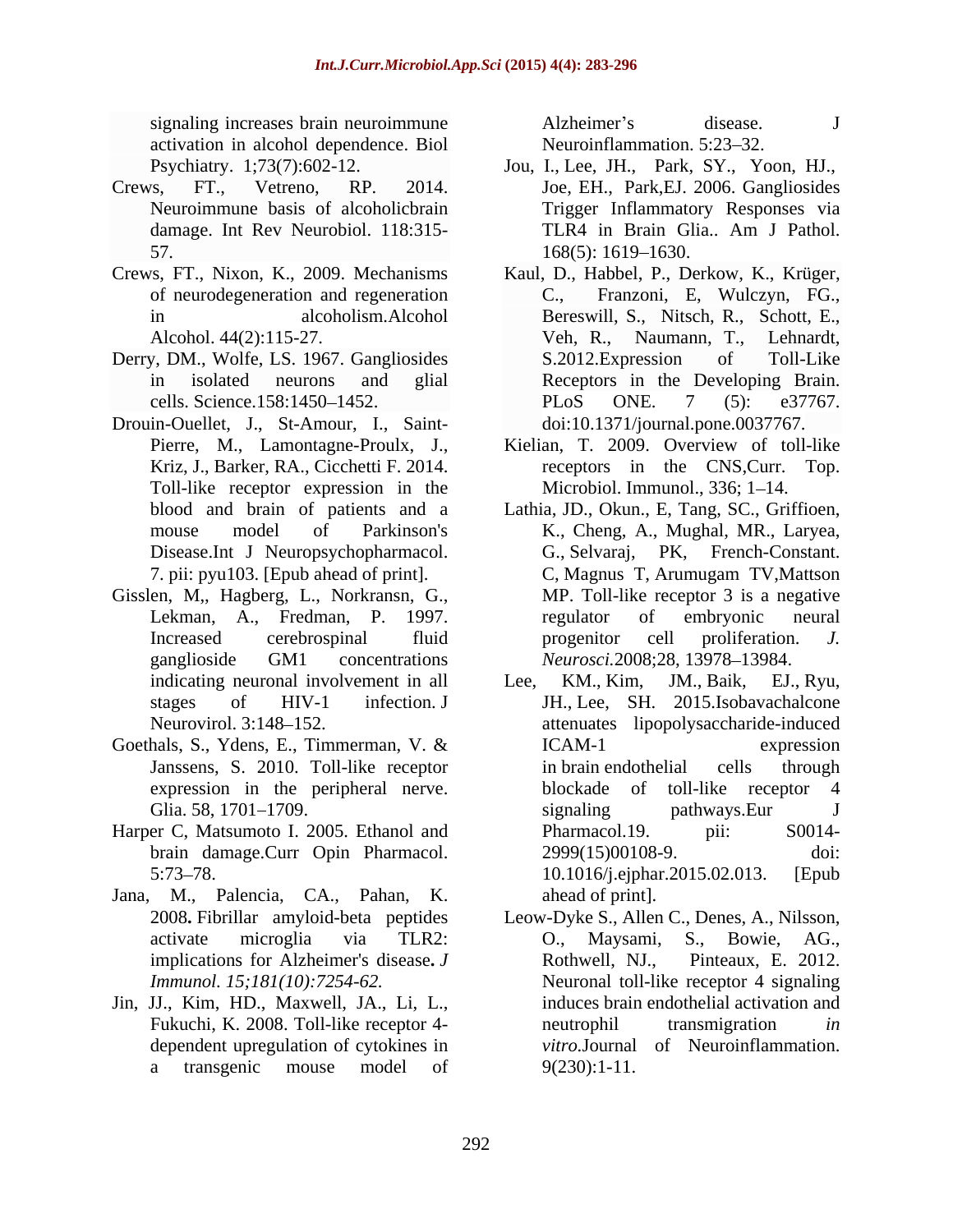- 10.1016/j.nbd.2014.11.021. Epub 2014
- Liu, J., Yang, AR., Kelly, T., Puche, A.,
- Ma, Y., Haynes, R.L., Sidman, R.L.,
- Mallard, C., Wang, X,,Hagberg, H. 2009. 36(4): 763-72. Neuroimmunol. 15;278:144-58.
- 
- Michikawa, M., Gong, J., Fan, Q., A novel action of Alzheimer's amyloid beta-protein (Abeta): oligomeric Abeta
- Mills, KH. 2011. TLR-dependent T cell
- Min, H., Lee, H., Lim, H., Jang, YH.,
- Li, Y., Korgaonkar, AA., Swietek, B., Wang, J., Elgammal, FS., Elkabes, A, Maldonado. C. 2015. Rodríguez- S., Santhakumar V.2015.Toll-like Arias M, Miñarro J, Guerri receptor 4 enhancement of non-NMDA C.TLR4 elimination prevents synaptic synaptic currents increases dentate and myelin alterations and long-term excitability after brain injury.Neurobiol cognitive dysfunctions in adolescent Dis. 74:240-53. doi: http://with.intermittent ethanol Dec 8. 2014. doi: 10.1016/j.bbi.2014.11.015. Montesinos, J., Pascual. M., Pla. Arias M, Miñarro J, Guerri mice with intermittent ethanol treatment.Brain Behav Immun. 45:233- Epub 2014 Dec 5.
	- Esoga, C., June, HL Jr., Elnabawid, A., Merchenthaler Sieghart, W., Hernández-Jiménez, M., Oses, M., June, HL., Sr. Aurelian, L.2011. Binge Moro, MA., Lizasoain, I. 2014. Tollalcohol drinking is associated with  $GABA_A \alpha$ 2-regulated Toll-like receptor migration and cortical neurogenesis 4 (TLR4) expression in the central after focal cerebral ischemia. FASEB amygdala. Proc Natl Acad Sci U S A. J.28(11):4710-8. doi: 10.1096/fj.14- 15 ; 108(11):4465-70. 252452. Epub 2014 Jul 25. Moraga, A., Pradillo, JM., Cuartero, MI., Hernández-Jiménez, M., Oses, M., Moro, MA., Lizasoain, I. 2014. Tolllike receptor 4 modulates cell
	- Vartanian, T., 2007. TLR8: an innate A., Nakashima, T., Miyata, S. 2015. immune receptor in brian, neurons and Astrocytic TLR4 expression and LPSaxons.Cell Cycle. 1;6(23):2859-68. The role of Toll-like receptors in circumventricular organs of adult perinatal brain injury. Clin Perinatol. Nakano, Y., Furube, E., Morita, S., Wanaka, induced nuclear translocation of STAT3 in the sensory mouse brain. J
- Mazarati, A., Maroso, M., Iori, V., Vezzani, Ogawa, K., Hirooka, Y., Kishi, T., Ide, A., Carli, M. 2011. High-mobility T., Sunagawa, K. 2013a. Partially group box-1 impairs memory in mice silencing brain toll-like receptor 4 through both toll-like receptor 4 and prevents in part left ventricular Receptor for Advanced Glycation End remodeling with sympatho inhibition in Products. Exp Neurol.232(2):143-8. rats with myocardial infarction-induced heart failure.PLoS One. 9;8(7):e69053.
	- Sawamura, N., Yanagisawa, K. 2001. Ogawa, K., Hirooka, Y., Kishi, promotes lipid release. J nervous system through toll-like Neurosci. 21:7226–7235. The receptor 4 in mice with heart failure. J Ogawa, K., Hirooka, Y., Kishi, T., Sunagawa, K. 2011. Brain AT1 receptor activates the sympathetic nervous system through toll-like Cardiovasc Pharmacol. 58(5):543-9.
	- activation in autoimmunity. Nat Rev Ohara, K.**,** Shimizu, K., Matsuura, S**.,** Immunol.11:807 822. Ogiso, B.**,** Omagari, D**.,** Asano, Chung, SJ., Lee, CJ., Lee, SJ. 2014. 2013. Toll-like receptor 4 signaling in TLR4 enhances histamine-mediated pruritus by potentiating TRPV1 activity. Molecular Brain. 7:(59):1-10. M.**,** Tsuboi, Y.**,** Shinoda, M., Iwata, K. trigeminal ganglion neurons contributes tongue-referred pain associated with tooth pulp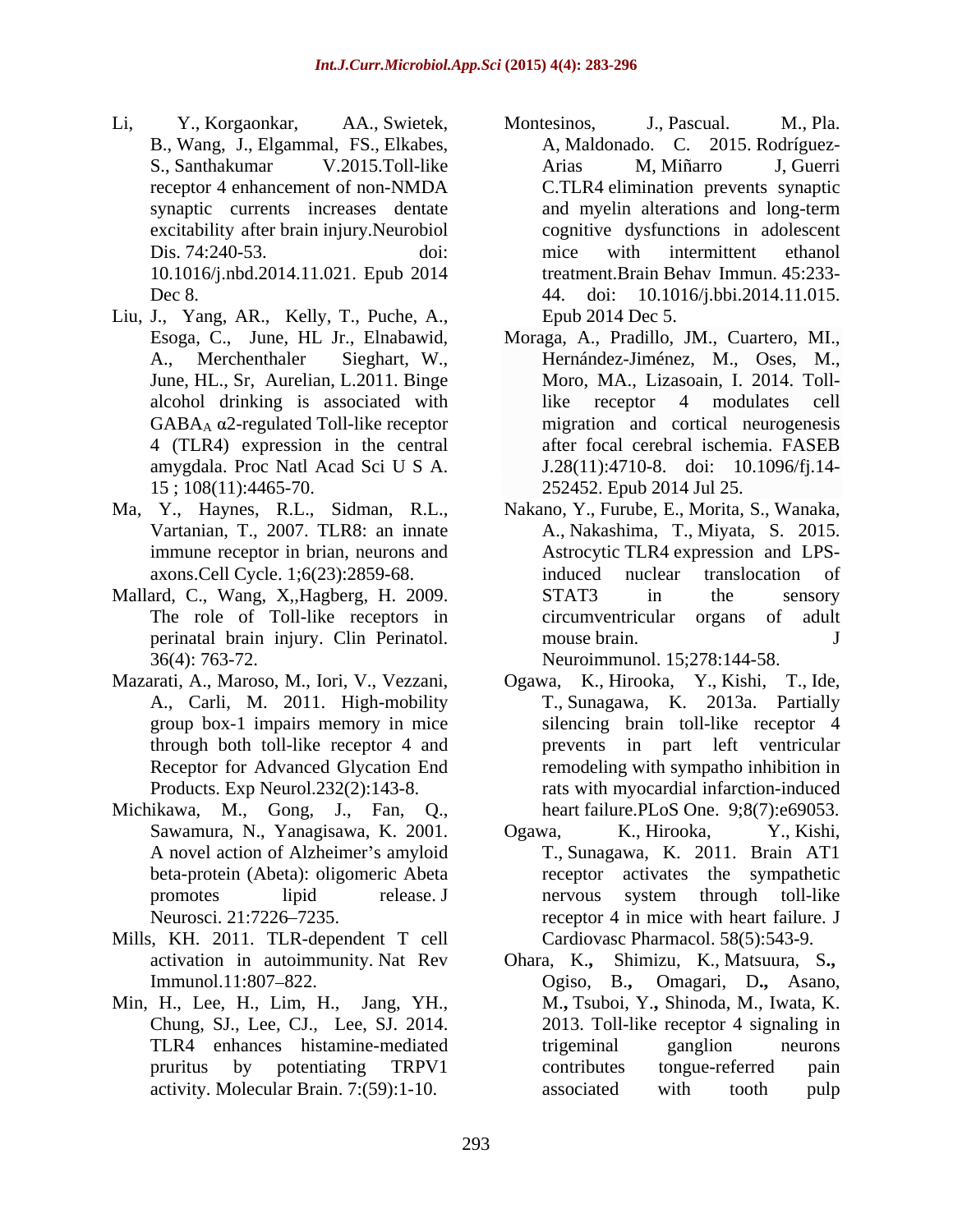- Okun, E., Griffioen, KJ., Lathia, JD., Tang, SC., Mattson, MP., Arumugam, TV.
- Okun, E., Griffioen. KJ., Rothman, S., Wan, Montalvo, A., Levette, A., Maudsley, Immunol. 186, 6417–6426.
- Olson, JK., Miller, SD. 2004.Microglia
- Pascual, M., Baliño, P., Alfonso-Loeches, S.,Aragón, CM., Guerri, C. 2011. 10.1016/j.bbi.2011.02.012. Epub 2011
- Peltier, DC., Simms, A., Farmer, JR., Y., Ronen, A., Levy, R., Schwartz, M.<br>Miller, DJ. 2010.Human Neuronal 2007. Toll-like receptors modulate and TLR-Mediated Innate Immune
- inflammation.*Journal of Neuroinflammation.* 10:139 . Okun, E., Barak, B., Saada-Madar, R., Pfefferbaum, A. 2004. Alcoholism damages the brain, but does moderatealcohol use? Lancet Neurol. 3:143–144.
	- Rothman, SM., Griffioen, KJ., Roberts, Pushkov, D., Nicholson, JD., Michowiz, N., Castro, K., Mughal, MR., Pita, S., Novitzky, I., Weiss, S., Ben Hemou, MA., Stranahan, AM., Arumugam, TV., Mattson, MP.2012. Evidence for Cohen, N. 2015. Relative a Developmental Role for TLR4 in Neuroprotective Effects of Hyperbaric Learning and Memory. PLoS ONE Oxygen Treatment ;7(10):e47522. and TLR4 Knockout in a Mouse Model doi:10.1371/journal.pone.0047522. of Temporary Middle Cerebral Artery M., Hochhauser, E., Goldenberg- Cohen, N. 2015. Relative Oxygen Treatment Occlusion. Int J Neurosci. 6:1-16. [Epub ahead of print].
	- 2009. Toll-like receptors in Qi, J., Buzas, K., Fan, H., Cohen, JI., Wang, neurodegeneration. Brain Res Rev. 8; K., Mont, E., Klinman, D., Oppenheim, 59:278 292. JJ., Howard, OM. 2011. Painful R., Cong, WN., De Cabo, R., Martin- of dorsal root ganglion neurons. J. pathways induced by TLR stimulation Immunol. 186, 6417–6426.
	- S., Martin B,Arumugam, TV., Mattson, Reed-Geaghan, EG., Savage, JC., Hise, AG., MP. 2014. Toll-like receptors 2 and 4 Landreth, GE. 2009. CD14 and toll-like modulate autonomic control of heart receptors 2 and 4 are required for rate and energy metabolism. Brain fibrillar A{beta}-stimulated microglial Behav Immunol. 36:90-100. **activation** activation. J Neurosci. activation**.** J Neurosci*. 23;29(38):11982-92.*
	- initiate central nervous system innate Reis, WL., Yi, CX., Gao, Y., Tschöp, and adaptive immune responses MH., Stern, JE. 2015. Brain Innate through multiple TLRs. J. Immunol. 173, 3916 3924. Arcuate Neuronal Activity and Feeding Reis, WL., Yi, CX., Gao, Y., Tschöp, MH., Stern, JE. 2015.Brain Innate Immunity Regulates Hypothalamic Endocrinology. Feb 3:en20141849, [Epub ahead of print] .
	- Impact of TLR4 on behavioral and Rolls, A., Shechter, R., London, A., Ziv, Y., cognitive dysfunctions associated with Ronen, A., Levy, R., Schwartz, M. alcohol-induced neuroinflammatory 2007. Toll-like receptors modulate damage. Brain Behav Immun. 25; adult hippocampal neurogenesis.Nat 1:S80-91. doi: Cell Biol. 9(9):1081-8. Epub 2007 Aug Rolls, A., Shechter, R., London, A., Ziv, Y.,<br>Ronen, A., Levy, R., Schwartz, M.<br>2007. Toll-like receptors modulate 19.
	- Feb 23. Rolls, A., Shechter, R., London, A., Ziv, Cells Possess Functional Cytoplasmic adult hippocampal neurogenesis. Nat Y., Ronen, A., Levy, R,, Schwartz, M. 2007. Toll-like receptors modulate Cell Biol.9(9):1081-8.
	- Pathways Influenced by Sonnino, S., Chigorno, V. 2000. Ganglioside Phosphatidylinositol-3 Kinase molecular species containing C18- and Signaling. The Journal of C20-sphingosine in mammalian Immunology.184(12):7010-7021. nervous tissues and neuronal cellC20-sphingosine in mammalian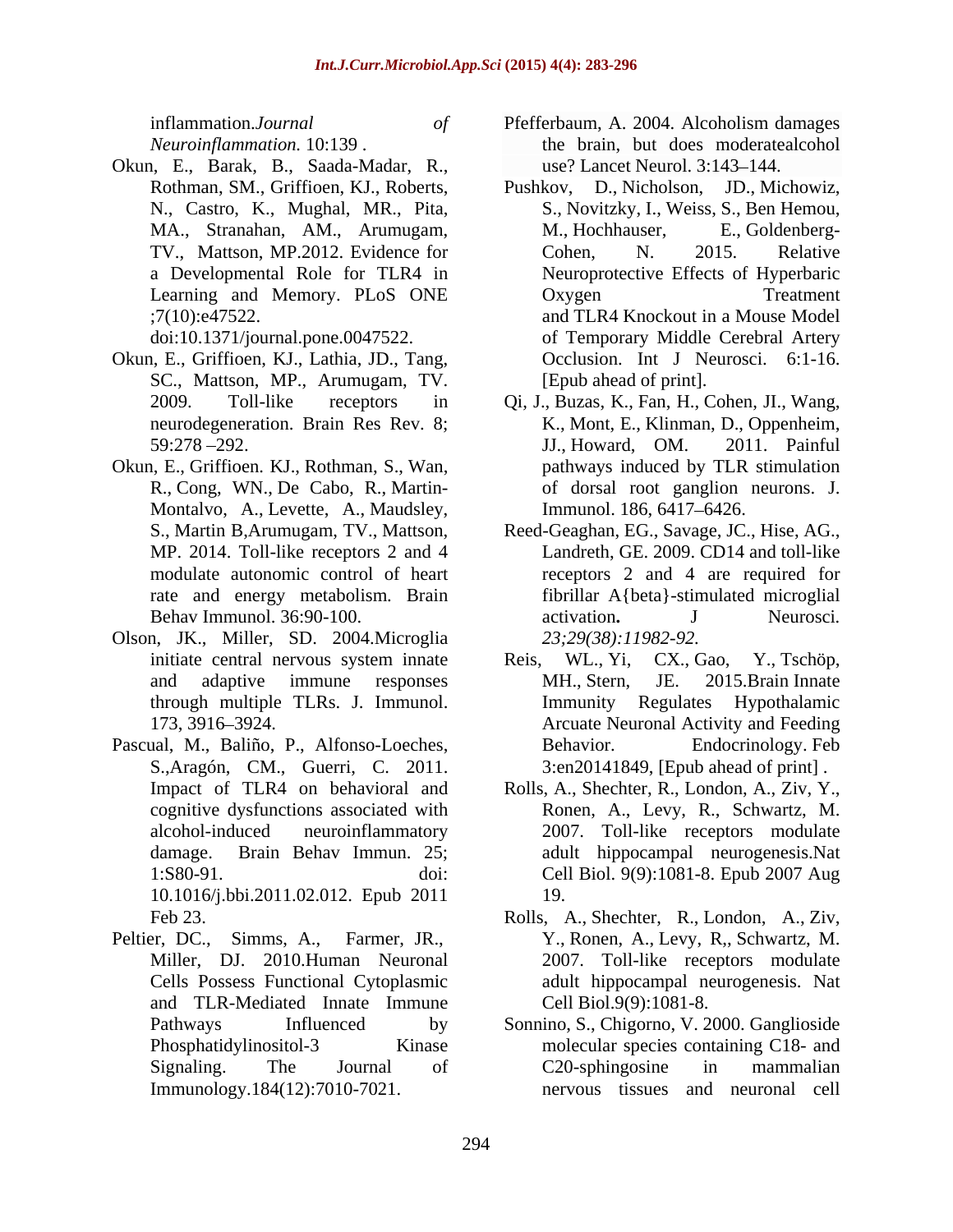- accompanies depression- and anxiety-
- Tang, SC., Arumugam, TV., Xu, X., to infection. J. Dent. Res. 85, 49–53.<br>Cheng, A., Mughal, MR., Gyu, Jo D., Wadachi, R., Hargreaves, K.M., 2006.
- Tang, SC., Arumugam, TV., Xu, X., Cheng, Siler, DA., Chigurupati, S., Ouyang, Mattson, MP. 2007. Pivotal role for
- Tang, SC., Lathia, JD., Selvaraj, PK., Jo, DG., Mughal, MR., Cheng, A., Siler, DA., Markesbery, WR., Arumugam, receptor-4 mediates neuronal apoptosis
- Vetreno, RP., Crews, FT. 2015. Binge 7(5):1-15.<br>ethanol exposure during adolescence Zhang, L., Li, Y neurogenesis in the dorsal and ventral

cultures. Biochim Biophys 10.3389/fnins.2015.00035. eCollection Acta.1469:63–77.  $2015.$ 10.3389/fnins.2015.00035. eCollection 2015.

- Strekalova, T., Evans, M,. Costa-Nunes, J., Bachurin, S., Yeritsyan, N., Couch, Y., Steinbusch, HM., Eleonore Köhler, Receptor 4 Expression in Trigeminal S., Lesch, KP., Anthony, DC. 2015. Neurons Is Increased During Ligature-Tlr4 upregulation in the brain Induced Periodontitis in Rats. Journal Vindis, B., Gaspersic, R.,Skaleric, U., Kovacic, U. 2014. Toll-Like of Periodontology. 85(1):170-177.
	- like behaviors induced by a high- Wadachi, R., Hargreaves, KM. 2006. cholesterol diet. Brain Behav Trigeminal nociceptors express TLR-4 Immun. pii: S0889-1591(15)00057-4. and CD14: a mechanism for pain due and CD14: a mechanism for pain due to infection. J. Dent. Res. 85, 49–53.
	- Lathia, JD., Dominic Siler, DA., Trigeminal nociceptors express TLR-4 Chigurupati, S., Ouyang, X., Magnus, and CD14: a mechanism for pain due T., Camandola ,S., Mattson, MP. to infection. J. Dent. Res. 85, 49 53. Wadachi, R., Hargreaves, K.M., 2006. and CD14: a mechanism for pain due
	- 2007. Pivotal role for neuronal Toll-Wang, CX., Xie, GB., Zhou, CH., Zhang, like receptors in ischemic brain injury XS., Li, T., Xu, JG, Li, N., Ding, and functional deficits. PNAS. K., Hang, CH., Shi, JX., Zhou, 104(34):13798–13803. ML.2015. Baincalein alleviates A., Mughal, MR., Jo. DG., Lathia, JD., subarachnoid hemorrhage in rats: X., Magnus, T., Camandola, S.,  $XS, Li, T, Xu,$ K., Hang, CH., Shi, JX., Zhou, ML.2015. Baincalein alleviates early brain injury after experimental possible involvement of  $TLR4/NF$ - $\kappa B$ mediated inflammatory pathway. Brain Res. 12;1594:245-55.
	- neuronal Toll-like receptors in Ye, Y., Xu, H., Zhang, X., Li, Z., Jia, Y., ischemic brain injury and functional He, X., Huang, JH. 2014. Association deficits**.** Proc Natl Acad Sci U S A*. 21:104(34):13798-803.* and neural stem cell proliferation in the Ye, Y., Xu, H., Zhang, X., Li, Z., Jia, Y., He, X., Huang, JH. 2014. Association between toll-like receptor 4 expression hippocampus following traumatic brain injury in mice. Int J Mol Sci. 17;15(7):12651-64.
	- TV., Mattson, MP. 2008. Toll-like Yi, H., Patel, AK., Sodhi, CP., Hackam, DJ., induced by amyloid beta-peptide and Innate Immune Receptor Toll-Like the membrane lipid peroxidation Receptor 4 (TLR4) in the Regulation of product 4-hydroxynonenal**.** Exp the Wnt Signaling Pathway and Neurol*.213(1):114-21.* Photoreceptor Apoptosis. PLoS One. Hackam, AS. 2012. Novel Role for the  $7(5):1-15.$
	- ethanol exposure during adolescence Zhang, L., Li, YJ., Wu, XY., Hong, Z., Wei, leads to a persistent loss of WS. 2014. MicroRNA-181c negatively hippocampus that is associated with oxygen-glucose-deprived microglia by impaired adult cognitive functioning. targeting Toll-like receptor 4. J Front Neurosci. 12;9:35. doi: Neurochem. Dec 27. regulates the inflammatory response in